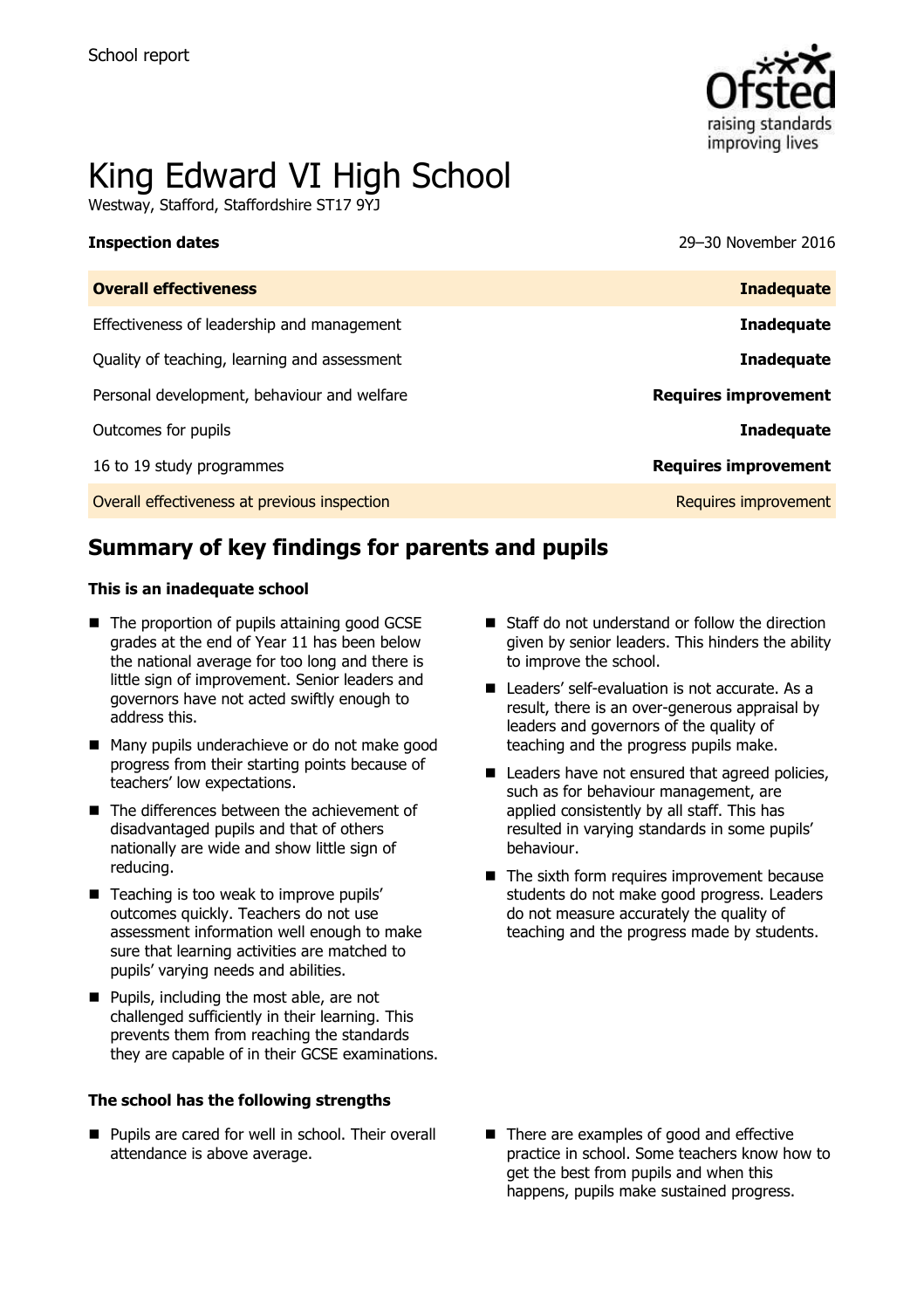

# **Full report**

In accordance with section 44(1) of the Education Act 2005, Her Majesty's Chief Inspector is of the opinion that this school requires special measures because it is failing to give its pupils an acceptable standard of education and the persons responsible for leading, managing or governing the school are not demonstrating the capacity to secure the necessary improvement in the school.

### **What does the school need to do to improve further?**

- Accelerate quickly the outcomes for pupils by improving the quality of teaching, learning and assessment across the school by:
	- raising teachers' expectations, so that they realise that all groups of pupils are capable of more challenging work
	- insisting that teachers provide work that engages different groups of pupils so that they remain motivated, behave well and want to learn more
	- ensuring that teachers take full account of pupils' knowledge and understanding when they are planning lessons so that pupils, including the most able and pupils who have special educational needs and/or disabilities, are challenged and supported to do their best.
- Improve leadership and management in the main school so that all leaders are effective in driving up standards and all pupils make rapid progress, by:
	- evaluating rigorously the quality of teaching, learning and assessment so that rapid improvements can be made across all subjects
	- making sure that everyone understands and uses the school's assessment process so that teachers' timely progress information informs lesson planning
	- making sure that the pupil premium funding is used effectively to reduce the difference in outcomes for disadvantaged pupils and other pupils nationally
	- continuing to develop governance so that its challenge to leaders is robust and results in pupils achieving well
	- making sure that all teachers use the school's behaviour policy consistently.
- Improve students' outcomes in the sixth form by strengthening the effectiveness of leaders in ensuring that teaching meets the needs of students at their different stages of learning.

It is recommended that newly qualified teachers are not appointed by the school.

An external review of the school's use of the pupil premium should be undertaken in order to assess how this aspect of leadership and management may be improved.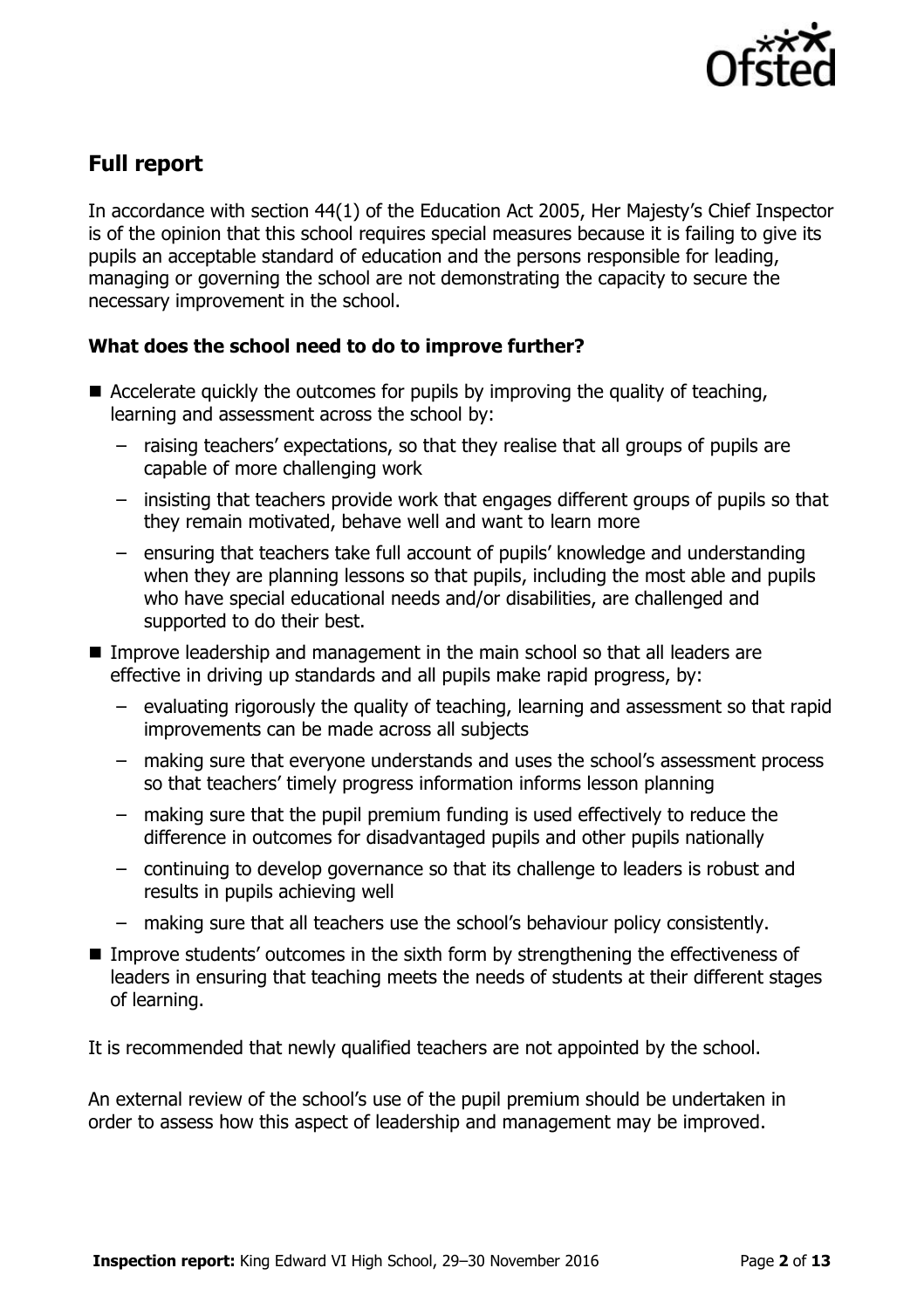

## **Inspection judgements**

#### **Effectiveness of leadership and management Inadequate**

- Since the last inspection, leaders and governors have failed to make the necessary improvements to provide pupils with a good standard of education. They have not acted quickly enough to address the deterioration in the school's performance. Although there have been some recent improvements, outcomes for pupils have declined overall, with little sign of improving and therefore standards remain too low.
- Leaders have not done enough to improve poor teaching to enable pupils to catch up for lost ground. The roles of senior and middle leaders have been revised so that they can become more effective in their work. However, this change has not had time to make a positive difference.
- Leaders and teachers had an inaccurate understating of the quality of teaching and pupils' progress. As a result, senior leaders incorrectly estimated that results should have been better than they were, and better than in previous years.
- Leaders' evaluation of the school's performance is not robust enough and hides the true nature of pupils' slow progress. Improvements that have been made have not yet had time to show any impact on improving outcomes for all groups of pupils.
- Leaders have not promoted an ethos of high expectations for staff and pupils. Consequently, teachers' planning often lacks challenge for pupils of all levels of ability and sometimes stifles pupils' aspirations for their own learning.
- Subject leaders have not been effective in addressing underachievement. They have not ensured that teachers use assessment information well enough and this has resulted in too much poorly planned learning which has not met pupils' needs. This is particularly so for pupils who have special educational needs and/or disabilities. A newly appointed coordinator is monitoring and evaluating this more closely, but changes made have not yet had enough time to impact on their progress.
- **Despite identification in the last inspection that the most able pupils were not doing as** well as they should, leaders have failed to address this in a sustained way. This group of pupils are still underachieving, particularly in mathematics.
- Leaders and governors have evaluated the impact of additional funding in improving outcomes for disadvantaged pupils. However, this has not yet resulted in a reduction in the difference in outcomes for these pupils compared with those of others nationally. Disadvantaged pupils and the most able disadvantaged pupils do not achieve well.
- Staffing changes in the main school have contributed to the slow progress being made by all pupils because of the variable quality of teaching and learning they experience.
- Although the support given by external consultants since the last inspection has been welcomed by staff, it has not been effective in securing better outcomes overall.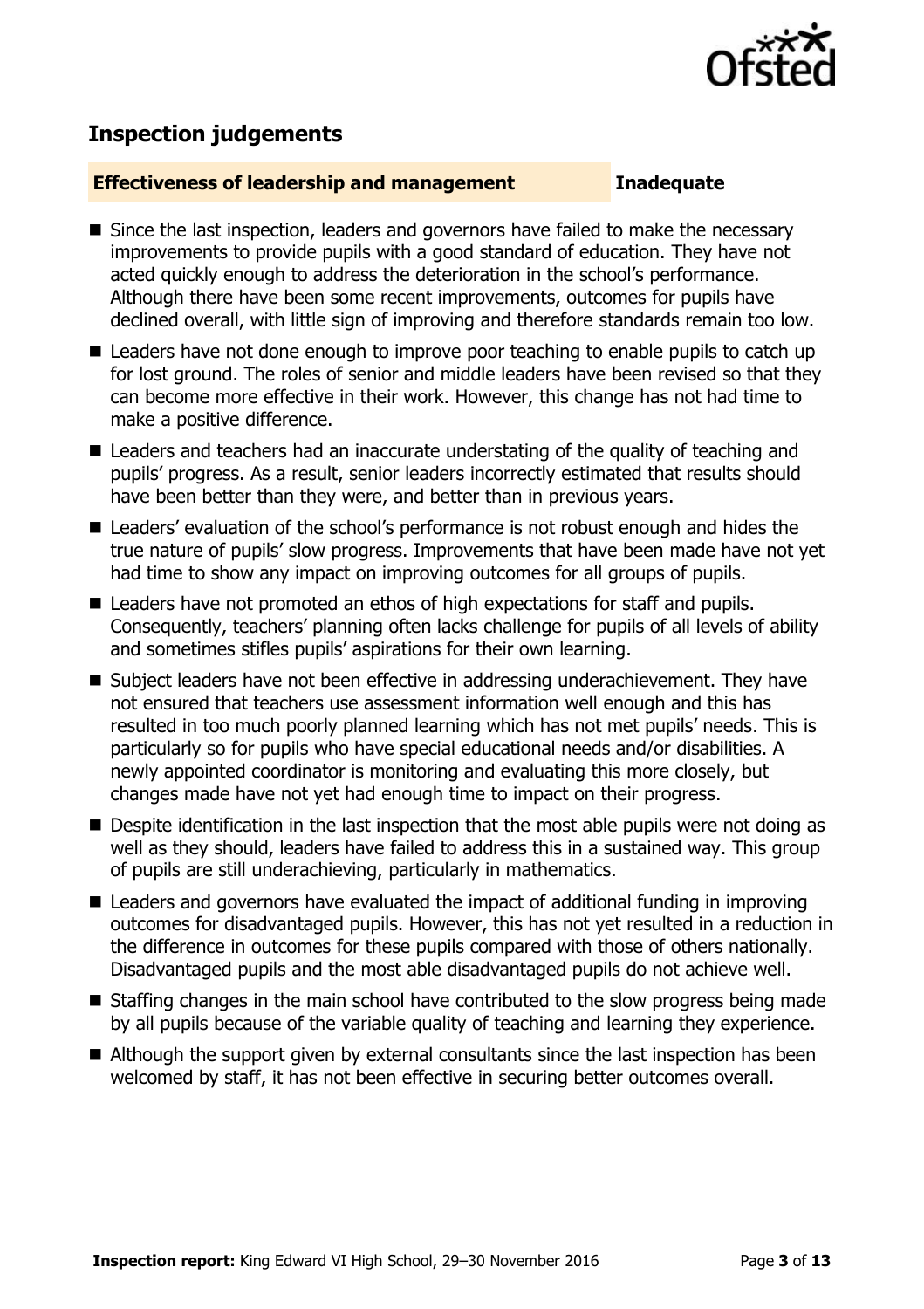

- $\blacksquare$  The headteacher has dealt with a number of challenging issues in school with determination and tenacity. He has introduced internal processes and information systems to check on improving practice and provide more accurate evaluations. These systems are slowly beginning to make a difference, but there has not been enough time for them to be embedded sufficiently or used effectively enough by all leaders and teachers to secure rapid improvement.
- The literacy skills of some pupils entering the school are low. However, the skills of pupils in Years 7 and 8 are improving over time as a result of a catch-up programme to develop their ability to read well.
- The curriculum is balanced and pupils feel that the choice of subjects available to them is appropriate to their needs. However, the curriculum has not supported pupils to make good progress. Pupils enjoy opportunities to extend their learning beyond the classroom through activities in sport, music and drama.
- Leaders have created a culture of safety in school and pupils know whom they can turn to if they need help and advice. Parents who responded to the online questionnaire agree. Pupils know how to keep safe when using computers. Form-tutor activities and assemblies help to raise pupils' awareness of dealing with extremism. These activities also support pupils' understanding of life in modern Britain.
- Pupils' spiritual, moral, social and cultural understanding is developed well through displays around the school, activities in lessons and assembly themes.
- **Pupils receive effective quidance to help them make the right choices for the next** stage of their learning through specific advice in school and opportunities to engage with local employers, colleges and the Stafford Sixth Form Collegiate.

#### **Governance of the school**

- Over time, governors have not held leaders sufficiently to account for school improvement. Although their effectiveness is starting to get better as a result of reviewing their processes, they still do not have sufficiently robust procedures for checking and challenging the school's performance.
- Until recently, governors have not been sufficiently well informed about the quality of provision and standards at the school as a result of leaders' inaccurate evaluation of the school's effectiveness. They now have a better understanding of the quality of teaching and learning and its impact on pupils' progress.
- Governors have supported the headteacher in the changes that he is making so that other school leaders can be more effective in bringing about the necessary improvements.
- Governors have ensured that their training in safeguarding, safer recruitment and tackling issues related to radicalisation and extremism is up to date. They are managing a challenging financial situation to ensure that urgent improvement can happen to improve outcomes for pupils.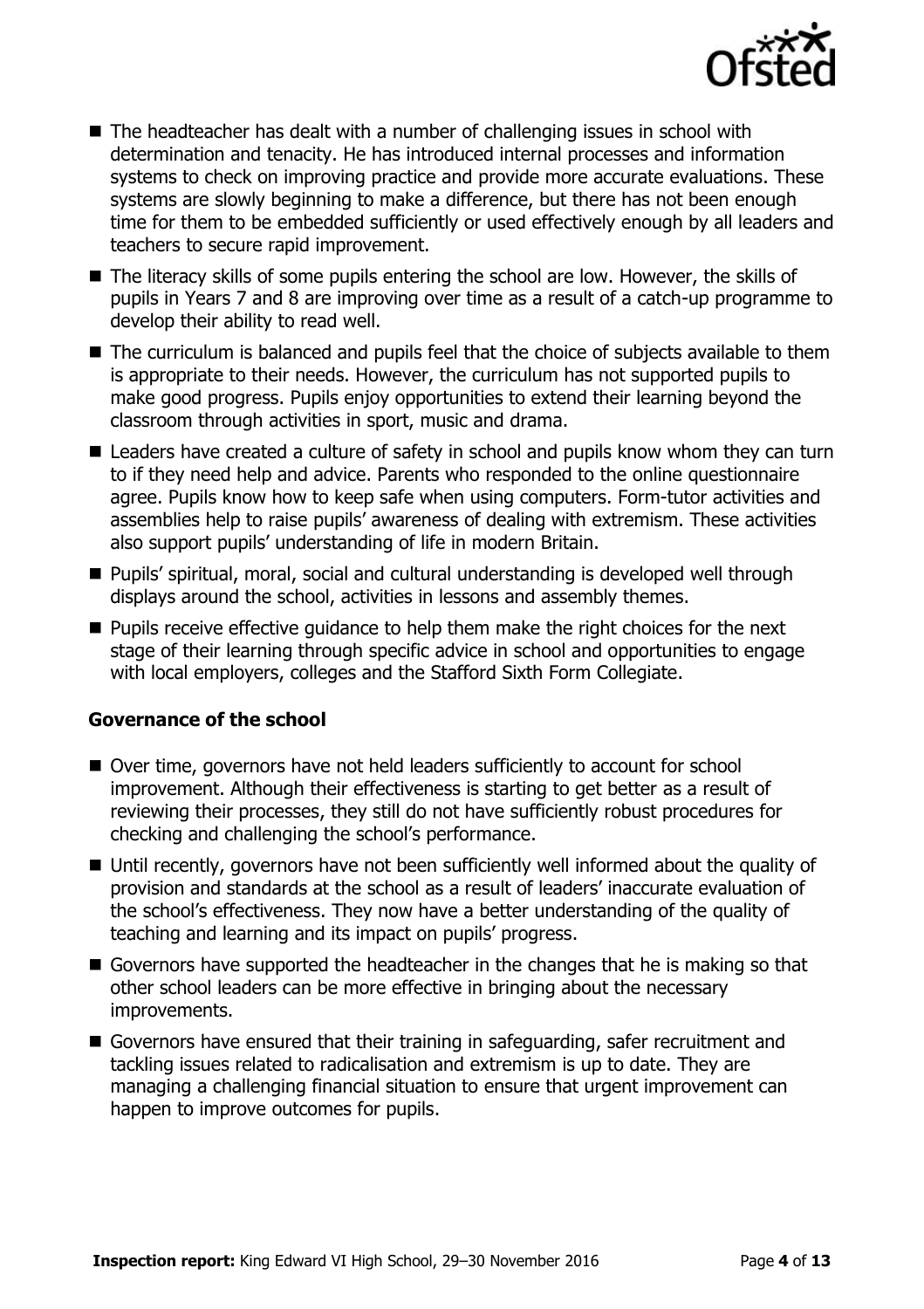

### **Safeguarding**

- The arrangements for safeguarding are effective. Staff, at all levels, are trained in safer recruitment and strategies to tackle the risks of radicalisation and extremism. Leaders create a culture within the school where staff show a clear understanding of their responsibility to keep pupils safe. Parents and pupils who responded to the Ofsted online questionnaire agree.
- Staff and governors are aware of the published requirements for keeping children safe in education and the culture of safeguarding is promoted throughout the curriculum, with issues covered also in assemblies and form-tutor time.
- **Procedures for checking staff recruitment are robust so that all adults are checked for** their suitability to work with children. School leaders quickly identify any pupil at risk of harm and the school engages appropriately with external partners and local community agencies as necessary. Leaders have systems in place for checking visitors to the school site and to ensure the safe movement of sixth-form students to other institutions.

### **Quality of teaching, learning and assessment Inadequate**

- The quality of teaching, learning and assessment varies too much across the school with too much that is having an inadequate impact. This is particularly the case in English and mathematics where rates of progress are still below those that are expected nationally. Over time, teaching has failed to ensure that pupils make the progress they should to secure good results.
- Leaders and governors acknowledge that the quality of teaching in recent years has not been good enough. Improvements are happening, but these are too slow, especially to make sure that pupils in key stage 4 make up lost ground.
- Too often, teachers have low expectations of pupils in some subjects. When this is the case, they do not plan lessons effectively to ensure that pupils make the progress they should, or are motivated to try harder and do their best.
- Teachers are sometimes too ready to accept a low standard of work from pupils that does not reflect their true abilities. The most able pupils are not always challenged enough to do their best. Too often, their work fails to encourage them to think deeply and, as a result, pupils make slow progress over time.
- Teachers do not use progress information collected by the school effectively to target particular groups of pupils and narrow differences between different groups of pupils.
- Sometimes, teaching does not interest or enthuse pupils and a minority of pupils lose interest and disrupt the learning of others. This is particularly the case in classes for middle- and lower ability pupils.
- A number of pupils continue to have poor literacy skills. A focused programme of improving pupils' reading skills and enjoyment of reading is beginning to make some difference.
- Leaders have introduced new assessment procedures in key stage 3. These are at an early stage of development and it is not yet possible to assess any impact.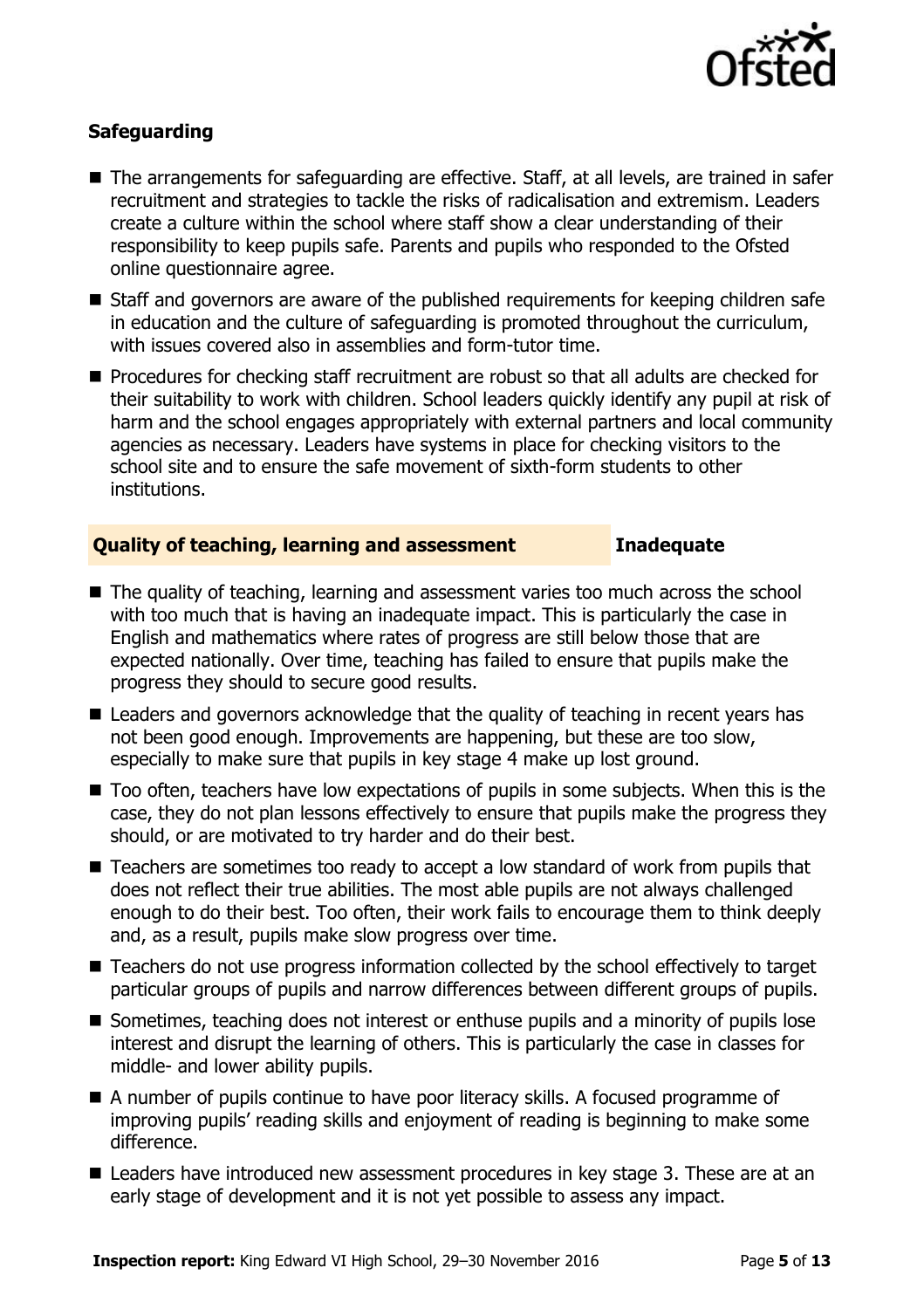

- Some teachers in school have high expectations, engage pupils and challenge them to think deeply and work hard. This was seen by inspectors in design technology and mathematics, with evidence of positive impact over time. However, the school has not used the effective practice that exists in the school to bring about a consistent improvement in all subject areas.
- Currently, the use of additional support given to pupils who have special educational needs and/or disabilities is more effective than before because new leadership has ensured that staff have a greater understanding of pupils' particular learning and emotional needs. However, over time, teaching has not matched these pupils' needs well enough and there remains much to do.
- The quality of the relationships between pupils and staff is usually good and additional adults in classrooms help with this aspect as well as, increasingly, with helping pupils to remain on track with their learning.

### **Personal development, behaviour and welfare Fig. 2.1 Requires improvement**

#### **Personal development and welfare**

- The school's work to promote pupils' personal development and welfare is good. The supportive culture in the school promotes pupils' well-being, including their emotional, mental and physical welfare.
- The school's focus on British values is linked closely to the school's personal, social and health education programme, which is delivered through form-tutor time and daily assemblies. Pupils appreciate their school community in which all are valued and respected.
- The school's work to keep pupils safe and secure is good. Pupils say that they feel safe. They understand risk and have a very good understanding of the different forms of bullying, including bullying done through social media, the internet and mobile phone technology. They say that there is very little bullying in school and express confidence that should any happen, it would be dealt with quickly and effectively. Pupils can identify an adult they could go to if they had any worries or concerns.
- **Pupils are given good, impartial careers information, advice and guidance and are** supported well to move on to the next stage of their education. This is despite pupils' poor outcomes.
- The school anticipates and manages any risk that pupils may be exposed to, including radicalisation or extremism, and monitors this carefully.
- There are opportunities in the school for pupils to take on responsibilities, such as on the school council, so that they can appreciate the importance of listening to other pupils' views. Students in the sixth form lead on this work well with younger pupils.
- The few pupils who receive their education away from the school site are monitored carefully to check on their attendance and progress. There is regular contact between the school, the alternative providers and parents. Evidence shows that these pupils make progress in line with their abilities.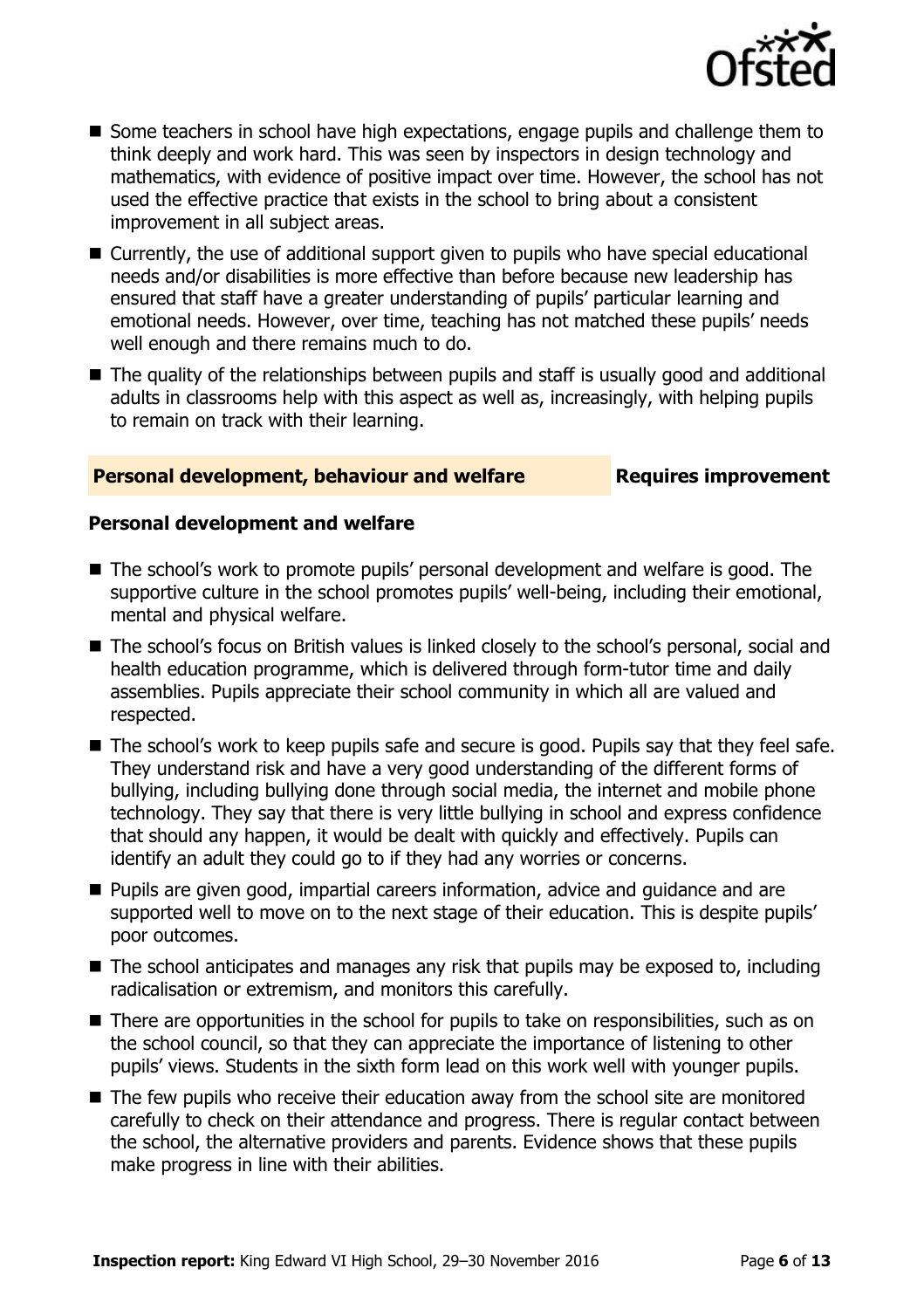

### **Behaviour**

- The behaviour of pupils requires improvement. This is because some low-level disruption happens in a few lessons, as was seen during this inspection and is a typical experience for some pupils. This kind of behaviour interferes with and prevents pupils making the progress they need to make. Pupils also say that some teachers do not apply the school's behaviour policy consistently.
- Behaviour is worse when the quality of teaching is weak and teachers' expectations of pupils are low.
- **Pupils say that behaviour around the school has improved and is managed well by** staff. Inspectors saw evidence of both of these aspects at break- and lunchtime, and as pupils moved around the building between lessons. Pupils generally interact well with each other at these times and during most lessons.
- The rate of fixed-term exclusions for poor behaviour is below the national average for all schools nationally.
- Attendance rates overall are above the national average, including for disadvantaged pupils and those who have special educational needs and/or disabilities, and this supports pupils' comments that they enjoy coming to school.

### **Outcomes for pupils Inadequate**

- Outcomes are inadequate because too many pupils have failed to make the progress they should and this has been the case for too long. Although some small signs of improvement are evident, this is not enough to enable pupils to catch up for lost ground. Pupils continue to underachieve.
- **Pupils join the school with standards in reading, writing and mathematics that are in** line with or below the national average, but the proportion of all pupils who left school in 2016 with five GCSEs at grades A\*–C was lower than average. A legacy of poor teaching and staffing difficulties had an impact on this underachievement.
- The most able pupils underachieve. They do not make the progress they should from their starting points. Teachers' low expectations contribute to the fact that not enough of these pupils are making the progress they should.
- The achievement of disadvantaged pupils is inadequate. The difference in the progress made by disadvantaged pupils, including disadvantaged pupils who are most-able, and that of others nationally in 2016 was wide, as has been the case previously. These differences are not reducing quickly enough. Leaders recognise this and have now reallocated additional funding to support pupils in a number of ways. However, these improvements have not had time to have sufficient impact on the progress these pupils make.
- Pupils who have special educational needs and/or disabilities have not previously made the progress of which they were capable. However, this group of pupils in school now are better supported, but it is too early to see any impact on improving outcomes.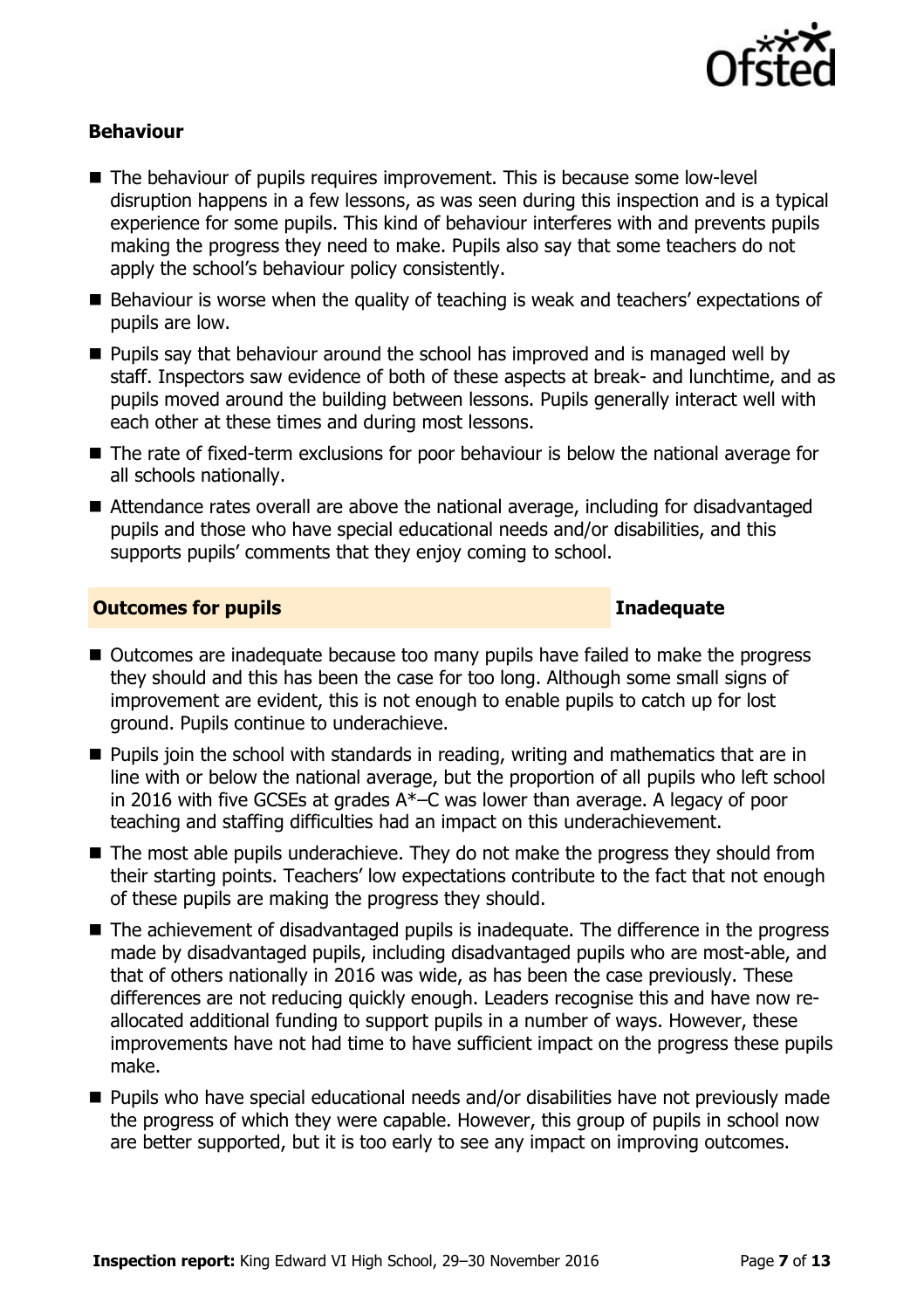

- The school's progress information for current key stage 4 pupils shows slowly improving trends. Similarly, at key stage 3, the school has used external systems to assess pupils from their key stage 2 starting points. However, progress information is not used consistently in lessons to ensure that all groups of pupils make the progress of which they are capable.
- **Pupils are encouraged to read and there is a reading programme in place for pupils at** key stage 3. This is helping particularly to improve pupils' confidence and literacy skills and contributes to some improvement in their progress.
- Support to accelerate pupils' reading skills is beginning to have a positive impact. Evidence shows that pupils in Years 7 and 8 had made gains in their reading ages as a result of this support.
- **Pupils educated away from the school are monitored by a senior leader, and the** school's information shows that they make adequate progress in line with their ability.

### **16 to 19 study programmes Requires improvement**

- Students in the sixth form have not made good progress. Their outcomes have been too varied since the last inspection, although the government's interim minimum standards for this phase of education have been met.
- $\blacksquare$  Leaders have not monitored well the quality of 16 to 19 study programmes. As a result, students are not sufficiently challenged to do well.
- Teaching in the sixth form lacks challenge in some subjects and the most able students are not fully stretched and successful in attaining the highest grades. However, students say that they receive good support from teachers, and relationships between teachers and students are strong.
- In the last year, all students who had not previously attained a grade C or above in English and mathematics at GCSE were successful in doing so. Similar students currently in the school are also developing their skills well.
- The retention of students from Year 12 to Year 13 is lower than the national average. However, the sixth-form curriculum has been reviewed to make sure that it better meets students' current needs and aspirations. Students are able to diversify and enrich their subject choices by taking courses in partner schools within the Stafford Sixth Form Collegiate. This is leading to increasing success for these students.
- Leaders have planned an individual study programme that generally prepares students well for the next stage of their learning. Opportunities for students to develop their personal, social and employability skills are good. Impartial careers guidance helps students to develop realistic plans for the future and strong numbers go on to apprenticeships or further and higher education studies.
- Students benefit from a wide range of enrichment activities in school. This contributes to students' spiritual, moral, social and cultural development. Students behave with maturity and show confidence and independence. Students' attendance in the sixth form is lower than that of pupils in the main school. Leaders are monitoring this carefully.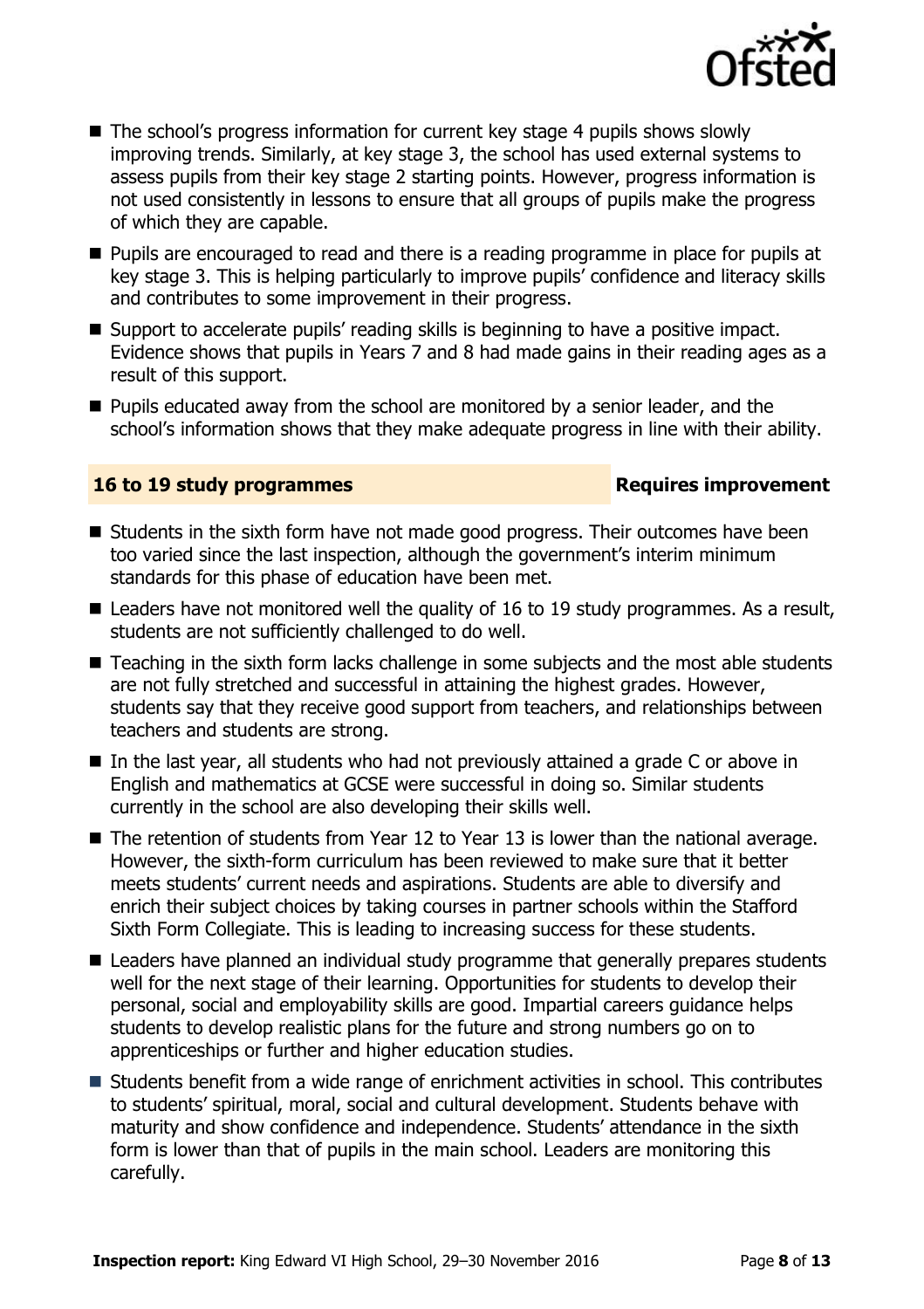

Students say that the sixth form is a safe place and that bullying does not happen. Leaders ensure that student movement between this school and other providers is safe as a result of risk assessments that have taken place.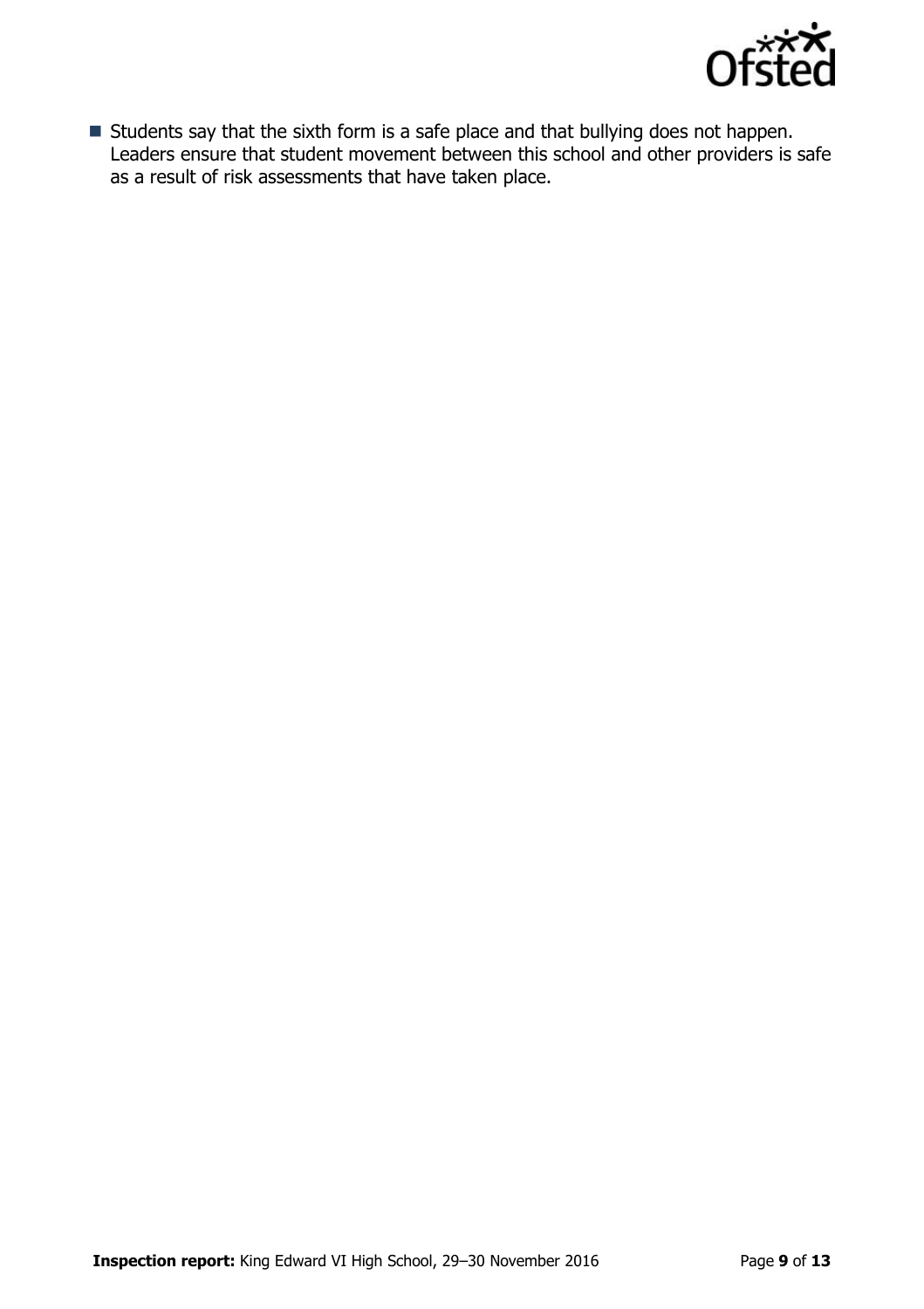

# **School details**

| Unique reference number | 124445        |
|-------------------------|---------------|
| Local authority         | Staffordshire |
| Inspection number       | 10020029      |

This inspection of the school was carried out under section 5 of the Education Act 2005.

| Type of school                                           | Secondary comprehensive |
|----------------------------------------------------------|-------------------------|
| School category                                          | Maintained              |
| Age range of pupils                                      | 11 to 18                |
| Gender of pupils                                         | Mixed                   |
| Gender of students in 16 to 19 study<br>programmes       | Mixed                   |
| Number of pupils on the school roll                      | 720                     |
| Of which, number on roll in 16 to 19 study<br>programmes | 85                      |
| Appropriate authority                                    | The governing body      |
| Chair                                                    | Mary Witts              |
| <b>Headteacher</b>                                       | Jason Christey          |
| Telephone number                                         | 01785 258546            |
| Website                                                  | www.kevi.org.uk         |
| <b>Email address</b>                                     | headteacher@kevi.org.uk |
| Date of previous inspection                              | 1-2 October 2014        |

### **Information about this school**

- The school is smaller than the average-sized secondary school and has a sixth form.
- $\blacksquare$  The headteacher became the substantive headteacher just over 12 months ago. He was acting headteacher at the time of the last inspection.
- The proportion of pupils from minority ethnic backgrounds is well below average. The proportion of pupils who speak English as an additional language is also well below average.
- The proportion of pupils who have special educational needs and/or disabilities is average.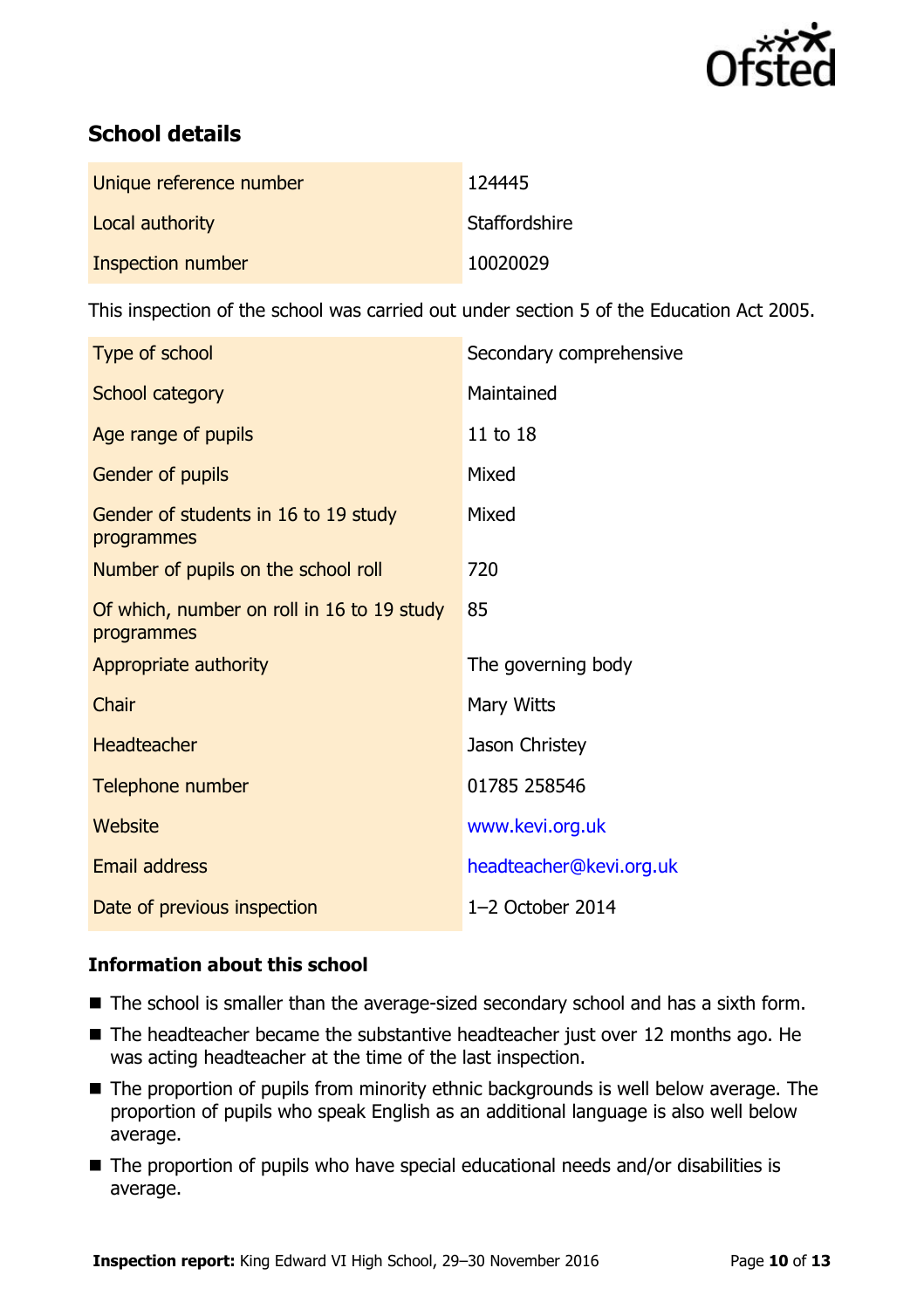

- $\blacksquare$  The proportion of pupils who are eligible for support through the pupil premium is lower than the national average.
- A very small number of pupils attend an alternative provision at The Hollies in Stafford and at Stoke City Football Club Academy.
- The school's sixth form provides a range of academic courses which are taught on site, or with other providers within the Stafford Sixth Form Collegiate.
- The school meets requirements on the publication of specified information on its website.
- The school meets the government's current floor standards, which are the minimum expectations for pupils' attainment and progress.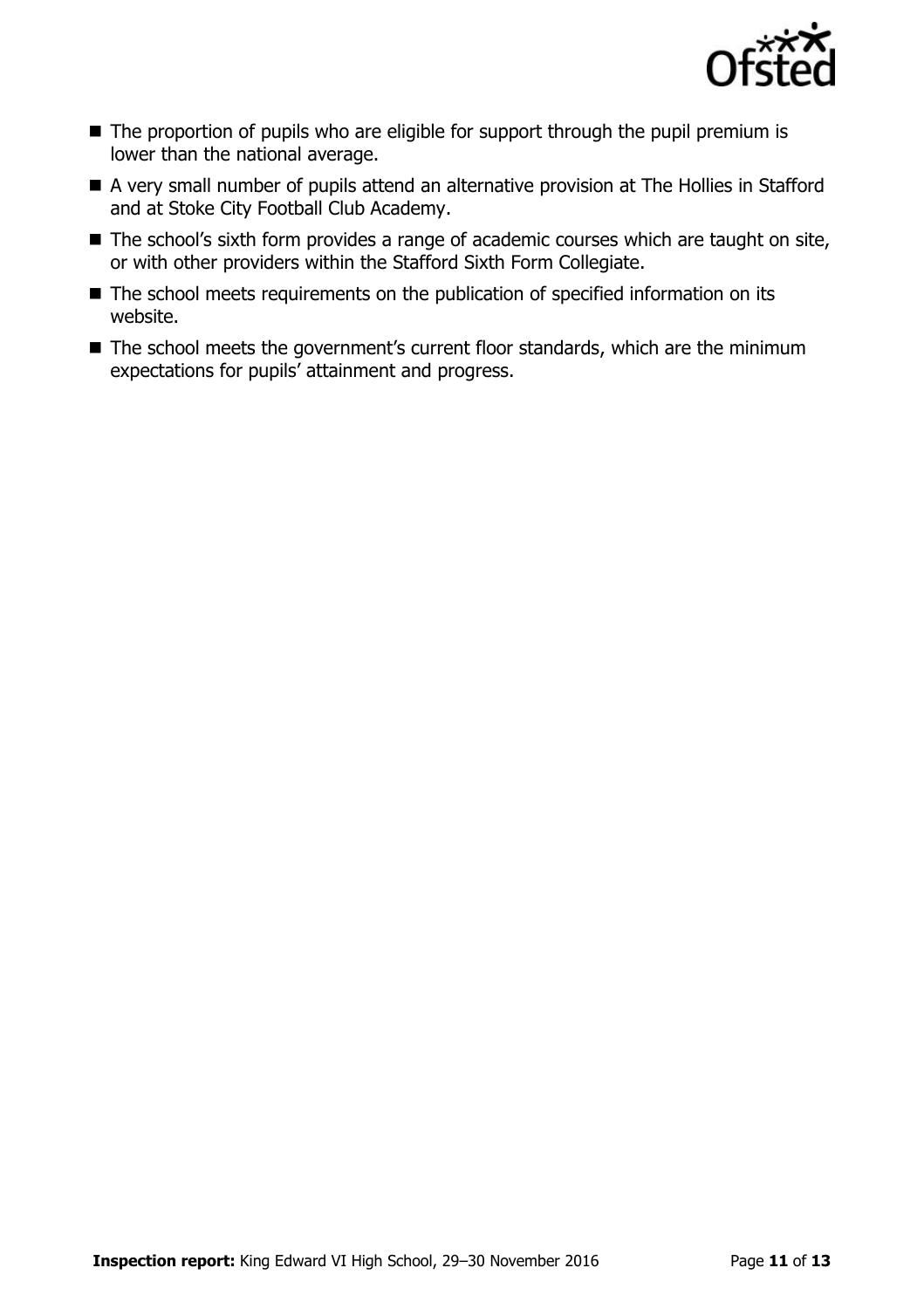

# **Information about this inspection**

- Inspectors visited a range of lessons in order to evaluate the quality of pupils' learning and the use of assessment. Many of these visits were conducted jointly with senior leaders.
- **Pupils' work was sampled in lessons and through formal reviews of work in various** subjects at key stage 3, key stage 4 and the sixth form.
- Inspectors reviewed a range of documents, including the school's own information on the progress of current pupils, planning and monitoring documentation, records relating to behaviour and attendance, and documents relating to keeping pupils safe. Inspectors also looked at the minutes of meetings of the governing body.
- $\blacksquare$  Meetings were held with pupils across Years 7 to 11 and the sixth form, as well as contact at break- and lunchtime. An inspector also met with members of the governing body.
- Discussions took place with senior leaders, subject leaders and staff responsible for the pastoral care and guidance of pupils. An inspector also had discussions with education advisers who had supported the school since the last inspection.
- Inspectors listened to groups of pupils reading in Year 7 and Year 8 as part of their lessons and separately.
- Inspectors evaluated the 37 parental responses to the Ofsted online questionnaire, Parent View, and the free-text facility as well as those who made direct contact with inspectors. They also took account of the 38 responses of staff and of 84 pupils who completed their respective Ofsted online questionnaires.

#### **Inspection team**

| Huw Bishop, lead inspector | Ofsted Inspector |
|----------------------------|------------------|
| Lois Kelly                 | Ofsted Inspector |
| <b>Caroline Badyal</b>     | Ofsted Inspector |
| <b>Rob Steed</b>           | Ofsted Inspector |